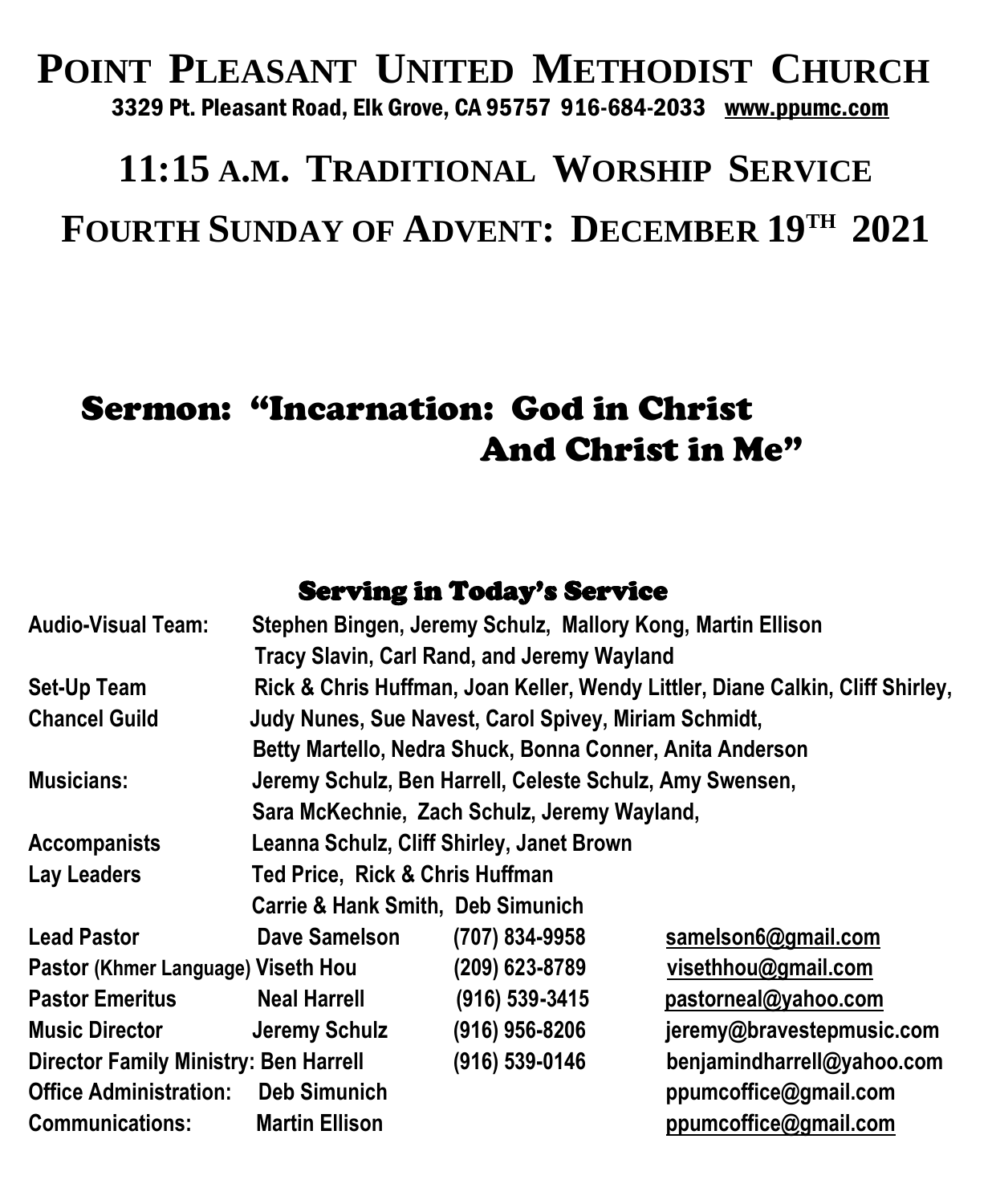## **Welcome and Announcements**

**Call to Worship: John 14:20 John 15:4-5 Colossians 1:27**

*One: Jesus said to his disciples, "I am in my Father,* 

**Many: and you in me, and I in you."**

*One: For I am the vine and you are the branches*

**Many: Abide in me as I abide in you**

*One: Paul said, God plan is to make known his secret:*

**Many: And the secret is this: Christ in you, the hope of glory!**

**All: Lord, we come on this fourth Sunday of Advent to discover the power of Incarnation: God in Christ and Christ in us. Amen.**

#### Lighting the Advent Candles **Carrie & Hank Smith**

**All: (Sung) "O Come O Come Emmanuel"** *Hymnal #211*

**Verse 1: O come, O come, Immanuel, and ransom captive Israel that mourns in lonely exile here until the Son of God appears. Rejoice! Rejoice! Immanuel -- Shall come to thee, O Israel**

*Reader: Three weeks ago we lit the first candle as a symbol of HOPE. Two weeks ago we lit the second candle as a symbol of PEACE. Last week we lit the third candle as a symbol of JOY. Today we light this fourth candle as a symbol of LOVE. May the visitation of your Holy Spirit, O Lord, help us to find the pure LOVE of Christ coming into our world and into our lives. O come, O come Emmanuel!*

### **Verses 2**

**Children's Time and Children's Activity Bags Sonia Samelson**